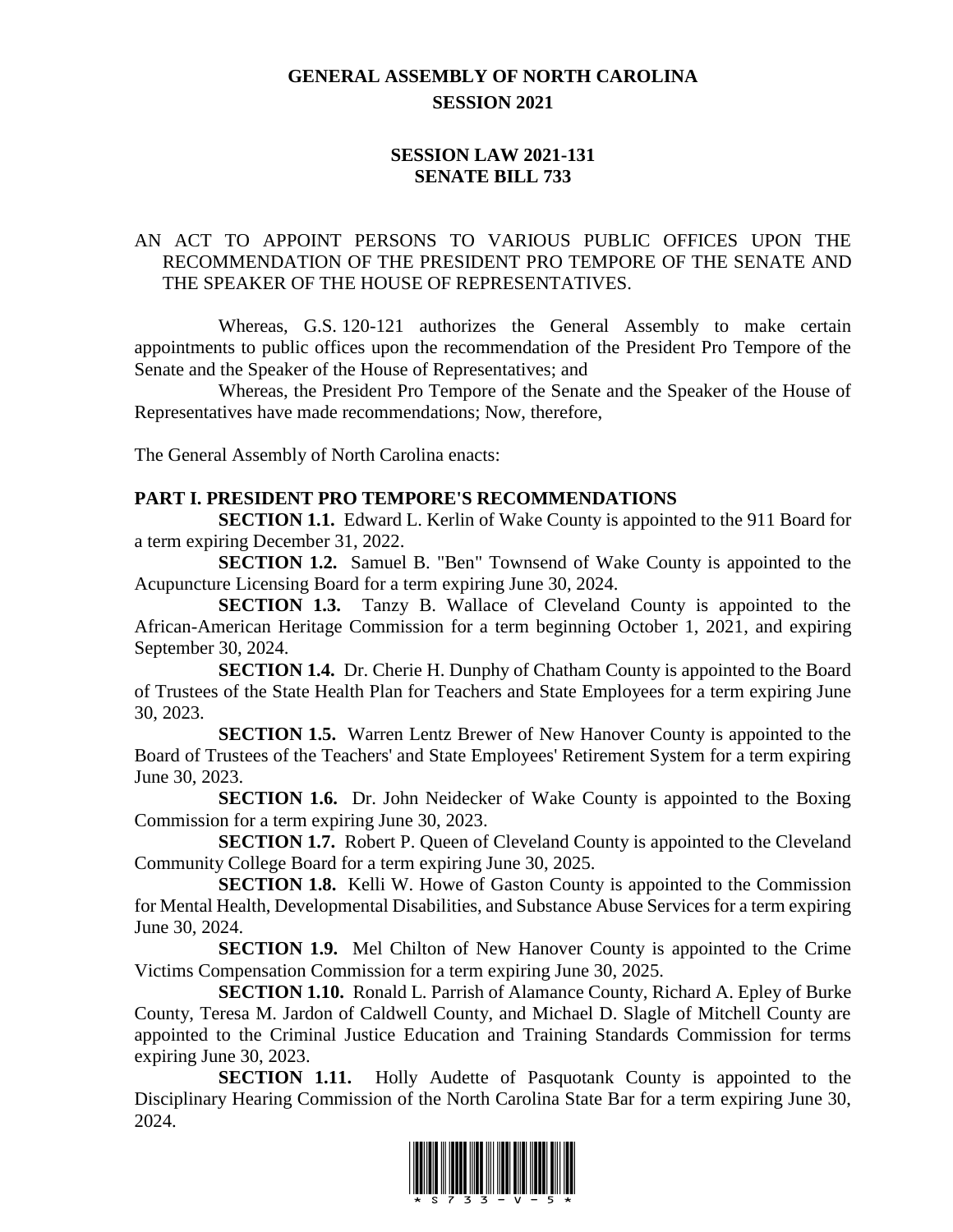**SECTION 1.12.** Cathy Cloninger of Gaston County, Carianne E. Fisher of Durham County, Elizabeth "Beth" Hunt of Wake County, Kathleen Lockwood of Durham County, and TeAndra Miller of Wake County are appointed to the Domestic Violence Commission for terms beginning September 1, 2021, and expiring August 31, 2023.

**SECTION 1.13.** Anthony D. Blackman of Wake County is appointed to the Economic Investment Committee for a term beginning December 1, 2021, and expiring November 30, 2023.

**SECTION 1.14.** David W. Jessen of Wake County is appointed to the Ferry Transportation Authority Board of Trustees for a term expiring June 30, 2024.

**SECTION 1.15.(a)** John M. Check of Nash County is appointed to the Judicial Standards Commission for a term expiring December 31, 2023.

**SECTION 1.15.(b)** Pursuant to Section 5 of S.L. 2021-47, Fred R. Jarrett of Lincoln County is appointed to the Judicial Standards Commission for a term expiring December 31, 2027, to serve as the alternate Commission member for the Commission member appointed by the General Assembly upon the recommendation of the President Pro Tempore of the Senate.

**SECTION 1.16.** The Honorable Lisa S. Barnes of Nash County, the Honorable James Burgin of Harnett County, the Honorable Steve Jarvis of Davidson County, Dr. Douglas A. Schiller of Pitt County, Dr. David Y. Huang of Orange County, Leatrice Martin of Durham County, Heather P. Breedlove of Wake County, and Adrienne G. Calhoun of Guilford County are appointed to the Justus-Warren Heart Disease and Stroke Prevention Task Force for terms expiring June 30, 2023.

**SECTION 1.17.** Kelly Cobb of Caswell County, Michael Daniels of Mecklenburg County, and Charles "Chuck" Heald of Durham County are appointed to the License to Give Trust Fund for terms beginning January 1, 2022, and expiring December 31, 2023.

**SECTION 1.18.** Paul G. Butler of Bladen County is appointed to the Local Government Commission for a term expiring June 30, 2025.

**SECTION 1.19.** Jessica K. Proctor of Wake County and Peter T. Daniel of Wake County are appointed to the North Carolina Agricultural Finance Authority for terms expiring July 1, 2024.

**SECTION 1.20.** Henry Clay Taylor, III, of Wake County is appointed to the North Carolina Appraisal Board for a term expiring June 30, 2024.

**SECTION 1.21.** Alleta S. "Selena" Johnson of Forsyth County is appointed to the North Carolina Behavior Analysis Board for a term expiring June 30, 2024.

**SECTION 1.22.** William R. "Russ" Davis of Onslow County is appointed to the North Carolina Board for Licensing of Soil Scientists for a term expiring June 30, 2024.

**SECTION 1.23.** Daniel A. Duffy of New Hanover County and Jackelyn L. Knight of Harnett County are appointed to the North Carolina Board of Athletic Trainer Examiners for terms beginning August 1, 2021, and expiring July 31, 2024.

**SECTION 1.24.** Susana A. Camarasa of Yadkin County is appointed to the North Carolina Board of Dietetics/Nutrition for a term expiring June 30, 2024.

**SECTION 1.24A.** Stacy Miller of Wake County is appointed to the North Carolina Board of Electrolysis Examiners for a term beginning January 1, 2022, and expiring August 31, 2024.

**SECTION 1.25.** Samuel H. Houston of Wake County is appointed to the North Carolina Board of Science, Technology, and Innovation for a term expiring June 30, 2023.

**SECTION 1.26.** John A. "Winn" Graham of Johnston County is appointed to the North Carolina Cemetery Commission for a term expiring June 30, 2025.

**SECTION 1.27.** Todd Godbey of New Hanover County, Dr. John A. Eldridge of Chatham County, Dr. Rita C. Haire of Davidson County, and Heidi Dean of Buncombe County are appointed to the North Carolina Charter Schools Advisory Board for terms expiring June 30, 2025.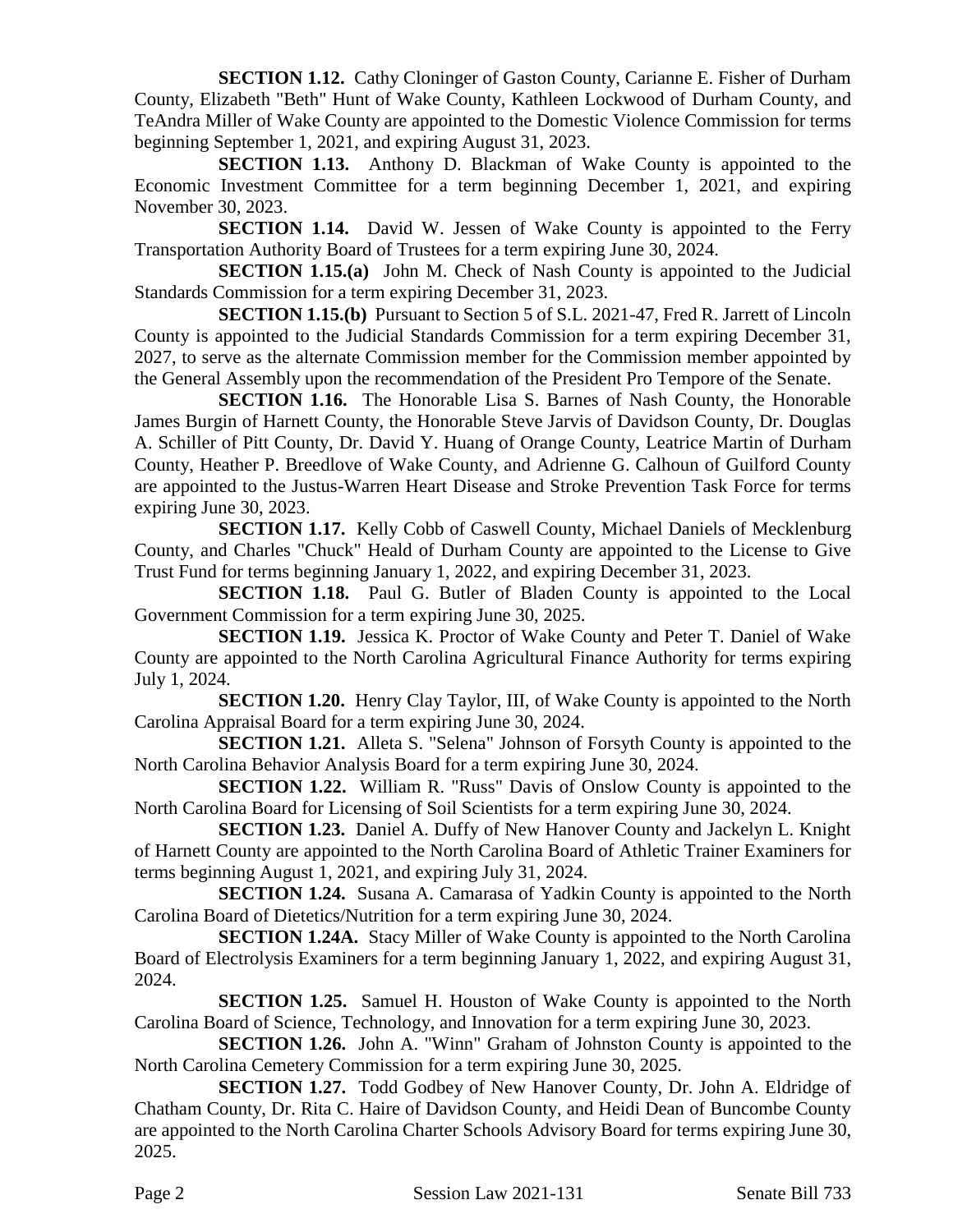**SECTION 1.28.** Alicia R. Fink of Wake County and Brittany N. Riggs of Harnett County are appointed to the North Carolina Child Care Commission for terms expiring June 30, 2023.

**SECTION 1.29.** Michael J. Rusher of Wake County is appointed to the North Carolina Clean Water Management Trust Fund Board of Trustees for a term expiring June 30, 2024.

**SECTION 1.30.** Mark B. Patterson of Cleveland County is appointed to the North Carolina Code Officials Qualification Board for a term expiring June 30, 2025.

**SECTION 1.31.** Crystal Combs Cody of Cabarrus County, Daniel N. "Dan" Kiger of Surry County, and Robert W. "Bob" Lee of Anson County are appointed to the North Carolina Criminal Justice Information Network Governing Board for terms expiring June 30, 2025.

**SECTION 1.32.** Satish S. Garimella of Wake County is appointed to the North Carolina Education and Workforce Innovation Commission for a term expiring June 30, 2024.

**SECTION 1.33.** Charles J. Elledge of Wilkes County is appointed to the North Carolina Emergency Medical Services Advisory Council for a term beginning January 1, 2022, and expiring December 31, 2025.

**SECTION 1.34.(a)** Jennifer "Jenny" Kelvington of Wake County is appointed to the North Carolina Environmental Management Commission for a term expiring June 30, 2023.

**SECTION 1.34.(b)** Charles S. Carter of Wake County is appointed to the North Carolina Environmental Management Commission for a term expiring June 30, 2025.

**SECTION 1.35.** Danny Barwick Smith of Lenoir County is appointed to the Board of Directors of the North Carolina Global TransPark Authority for a term expiring June 30, 2025.

**SECTION 1.36.(a)** Leigh T. Brown of Cabarrus County is appointed to the North Carolina Housing Finance Agency Board of Directors for a term expiring June 30, 2023.

**SECTION 1.36.(b)** Melvin Charles Mullen of Nash County, Paul Kennedy of Brunswick County, and Lavonda R. Daniels of Carteret County are appointed to the North Carolina Housing Finance Agency Board of Directors for terms expiring June 30, 2025.

**SECTION 1.37.** Douglas Boyette of Wake County is appointed to the North Carolina Human Resources Commission for a term expiring June 30, 2025.

**SECTION 1.38.** Richard B. Montague of Mitchell County, Andrew N. Kaiser of Catawba County, and Dr. Cory Hess of Harnett County are appointed to the Board of Directors of the North Carolina Institute of Medicine for terms beginning January 1, 2022, and expiring December 31, 2025.

**SECTION 1.39.** David Litman of Forysth County and Nicole R. Alleman of Wake County are appointed to the North Carolina Interpreter and Transliterator Licensing Board for terms expiring June 30, 2024.

**SECTION 1.40.** W. Charles Nieman of Dare County is appointed to the North Carolina Irrigation Contractors' Licensing Board for a term beginning October 1, 2021, and expiring September 30, 2024.

**SECTION 1.41.** Darrin C. Hockstra of Wake County is appointed to the North Carolina Landscape Contractors' Licensing Board for a term beginning August 1, 2021, and expiring June 30, 2024.

**SECTION 1.42.** Deanna Brena of Robeson County and James D. "Jim" Storie of Watauga County are appointed to the North Carolina Locksmith Licensing Board for terms beginning January 1, 2022, and expiring December 31, 2024.

**SECTION 1.43.** James P. Upton of Randolph County is appointed to the North Carolina Manufactured Housing Board for a term beginning October 1, 2021, and expiring September 30, 2024.

**SECTION 1.44.** Mark G. Vrablic of Dare County is appointed to the North Carolina Marine Industrial Park Authority for a term expiring June 30, 2023.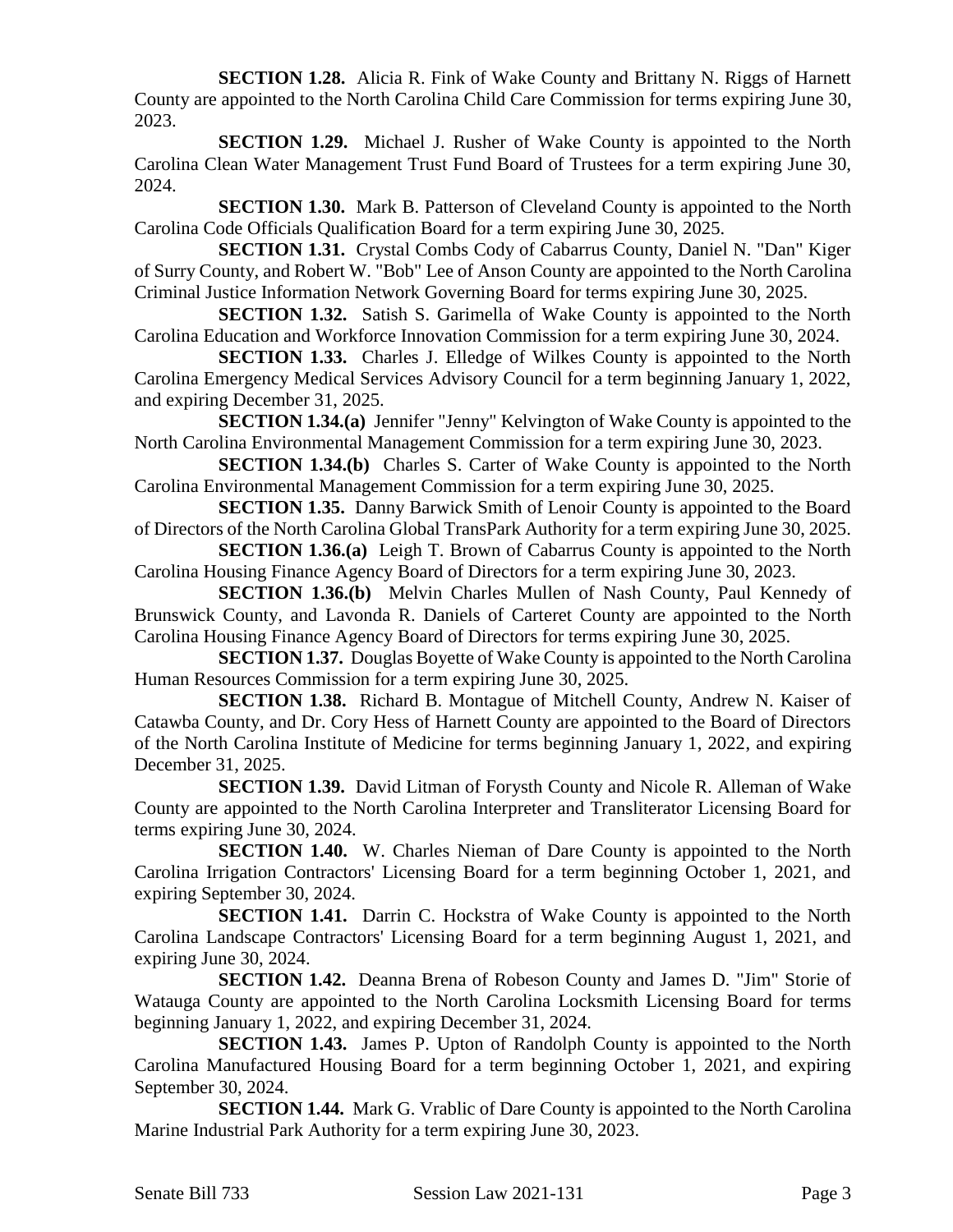**SECTION 1.45.** Shawn P. Parker of Wake County is appointed to the North Carolina Medical Board for a term beginning November 1, 2021, and expiring October 31, 2024.

**SECTION 1.46.** Shreita T. Powers of Wake County and Peggy L. Wilks of Wake County are appointed to the Board of Trustees of the North Carolina Museum of Art for terms expiring June 30, 2025.

**SECTION 1.47.** Glen A. Hines of Currituck County is appointed to the North Carolina On-Site Wastewater Contractors and Inspectors Certification Board for a term expiring July 1, 2024.

**SECTION 1.48.** Cynthia M. Tart of Brunswick County is appointed to the North Carolina Parks and Recreations Authority for a term expiring July 1, 2024.

**SECTION 1.49.** Dr. Michael J. Maher of Wake County, Randall "Randy" Penfield of Guilford County, Anthony Graham of Guilford County, and Marcie Holland of Wake County are appointed to the North Carolina Professional Educator Preparation and Standards Commission for terms beginning September 1, 2021, and expiring August 31, 2023.

**SECTION 1.50.** Thomas W. Glasgow of Carteret County is appointed to the North Carolina Railroad Board of Directors for a term expiring June 30, 2025.

**SECTION 1.51.** Dr. Donald M. Brescia of Randolph County is appointed to the North Carolina Respiratory Care Board for a term beginning November 1, 2021, and expiring October 31, 2024.

**SECTION 1.52.** William "Marc" Nichols of Wake County is appointed to the North Carolina Sheriffs' Education and Training Standards Commission for a term expiring June 30, 2023.

**SECTION 1.53.** Alice Jane Williams of Wake County is appointed to the North Carolina State Board of Examiners of Fee-Based Practicing Pastoral Counselors for a term expiring September 30, 2024.

**SECTION 1.54.** Roger M. Woods of Mecklenburg County is appointed to the North Carolina State Building Commission for a term expiring June 30, 2024.

**SECTION 1.55.** Gerald Goolsby of Robeson County is appointed to the North Carolina State Commission of Indian Affairs for a term expiring June 30, 2023.

**SECTION 1.56.** Patrick Paul "Pat" Joyce of Carteret County is appointed to the North Carolina State Ports Authority for a term expiring June 30, 2023.

**SECTION 1.57.** Susan Stigall of Buncombe County is appointed to the North Carolina Teaching Fellows Commission for a term expiring June 30, 2023.

**SECTION 1.58.** Montell "Monty" W. Irvin of Wake County is appointed to the North Carolina Turnpike Authority Board for a term expiring January 14, 2025.

**SECTION 1.59.** Dr. Ronald J. Komich of Guilford County is appointed to the North Carolina Veterinary Medical Board for a term expiring June 30, 2026.

**SECTION 1.60.** The Honorable John M. Alexander, Jr., of Wake County, Mark Craig of Guilford County, Landon G. Zimmer of New Hanover County, and Thomas "Tom" Berry of Guilford County are appointed to the North Carolina Wildlife Resources Commission for terms expiring June 30, 2023.

**SECTION 1.61.** Kevin R. Howell of Transylvania County is appointed to the Outdoor Heritage Advisory Council for a term beginning October 1, 2021, and expiring September 30, 2025.

**SECTION 1.62.** Nada Lawrimore of Wilkes County is appointed to the Private Protective Services Board for a term expiring July 1, 2022.

**SECTION 1.63.** Robert A. "Bobby" Bryan of Wake County and the Honorable Robert "Bob" Rucho of Brunswick County are appointed to the Rules Review Commission for terms expiring June 30, 2023.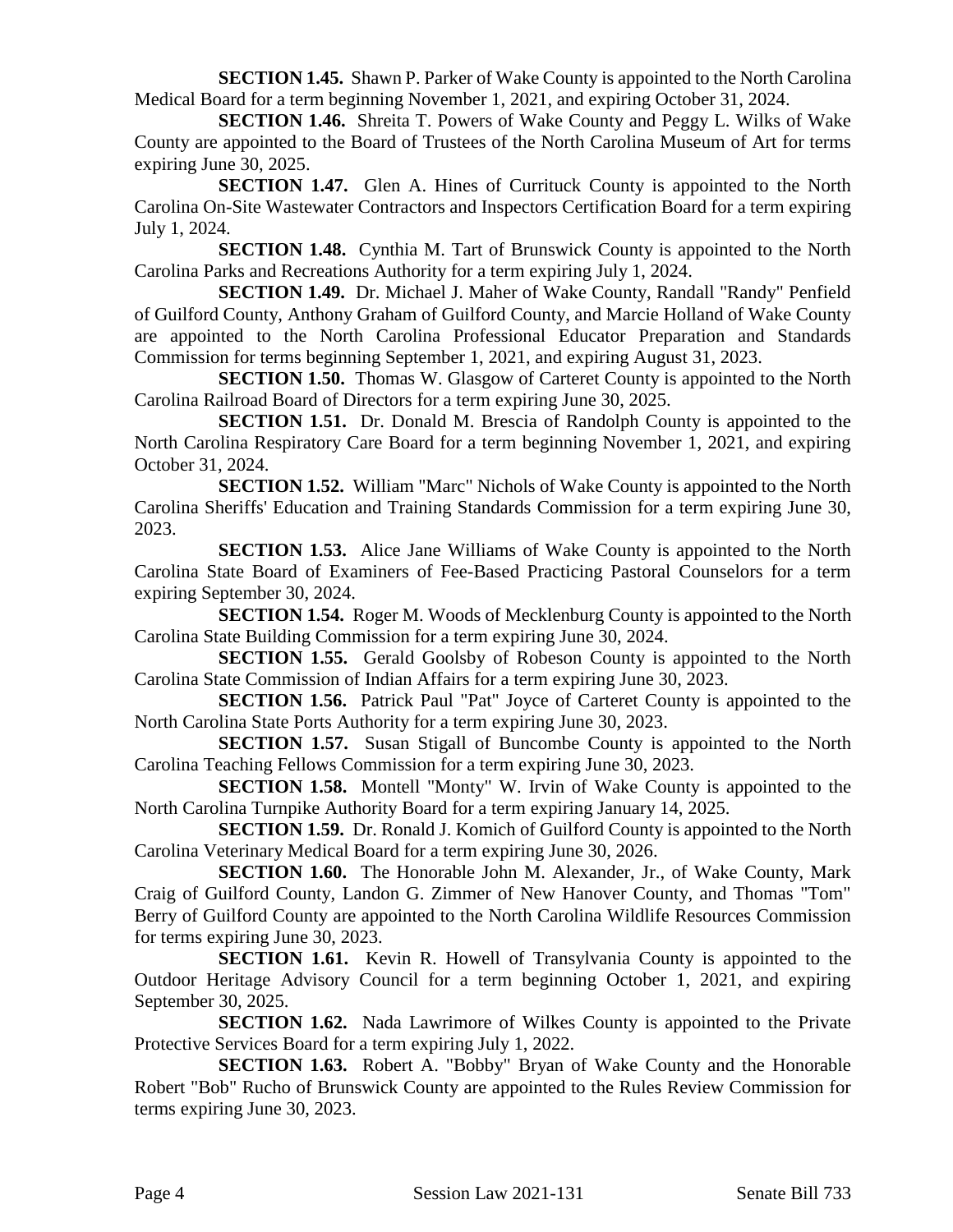**SECTION 1.64.** Dr. Daniel C. Walter of Robeson County and Jeffrey G. Bullins of Rockingham County are appointed to the Rural Infrastructure Authority for terms expiring June 30, 2024.

**SECTION 1.65.** Vickie L. Walker of Mecklenburg County is appointed to the University of North Carolina Center for Public Media Board of Trustees for a term expiring June 30, 2023.

**SECTION 1.66.** Laura K. Honeycutt of Guilford County is appointed to the Well Contractors Certification Commission for a term expiring June 30, 2024.

#### **PART II. SPEAKER'S RECOMMENDATIONS**

**SECTION 2.1.** Douglas S. Penland of Clay County and Richard L. Stout of Onslow County are appointed to the North Carolina Center for the Advancement of Teaching Board of Trustees for terms expiring June 30, 2025.

**SECTION 2.2.** Lisa Matthews of Cabarrus County is appointed to the African-American Heritage Commission for a term beginning October 1, 2021, and expiring September 30, 2024.

**SECTION 2.3.** Keith R. Beavers of Duplin County is appointed to the North Carolina Agricultural Finance Authority for a term expiring July 1, 2024.

**SECTION 2.4.** Stephen H. Wheeler of Cumberland County and James Crabtree of Guilford County are appointed to the Alarm Systems Licensing Board for terms expiring June 30, 2024.

**SECTION 2.5.** Dana Stonestreet of Buncombe County is appointed to the North Carolina State Banking Commission for a term expiring June 30, 2025.

**SECTION 2.6.** Lisa N. Ramsey of Mecklenburg County is appointed to the North Carolina Behavior Analysis Board for a term beginning on July 1, 2021, and expiring June 30, 2024.

**SECTION 2.7.** T. Baker Glasgow of Wake County is appointed to the North Carolina State Building Commission for a term expiring June 30, 2024.

**SECTION 2.8.** Joseph R. McLaughlin of Onslow County is appointed to the North Carolina Capital Facilities Finance Agency Board of Directors for a term that began March 1, 2021, and expires February 28, 2025.

**SECTION 2.9.** William W. "Bill" Gaffney of Mecklenburg County is appointed to the North Carolina Cemetery Commission for a term expiring June 30, 2025.

**SECTION 2.10.** Judi K. Grainger of Wake County and Hamilton "Tony" Withers of Wake County are appointed to the Centennial Authority for terms expiring June 30, 2025.

**SECTION 2.11.(a)** If House Bill 825, 2021 Regular Session, becomes law, then Hilda Parler of Franklin County is appointed to the North Carolina Charter Schools Advisory Board for a term expiring June 30, 2023, and Bruce B. Friend of Wake County, Dr. Shelly L. Bullard of Cleveland County, and Lynn Kroeger of Union County are appointed to the North Carolina Charter Schools Advisory Board for terms expiring June 30, 2025.

**SECTION 2.11.(b)** If House Bill 825, 2021 Regular Session, does not become law, then Hilda Parler of Franklin County, Bruce B. Friend of Wake County, Dr. Shelly L. Bullard of Cleveland County, and Lynn Kroeger of Union County are appointed to the North Carolina Charter Schools Advisory Board for terms expiring June 30, 2025.

**SECTION 2.12.** Kimberly J. McClure of Forsyth County and Perry S. Melton of Wake County are appointed to the North Carolina Child Care Commission for terms expiring June 30, 2023.

**SECTION 2.13.** Dr. Raymond T. "Todd" Shaver of New Hanover County is appointed to the State Board of Chiropractic Examiners for a term expiring June 30, 2023.

**SECTION 2.14.** Allen Kelly of Wake County is appointed to the North Carolina Code Officials Qualification Board for a term expiring June 30, 2025.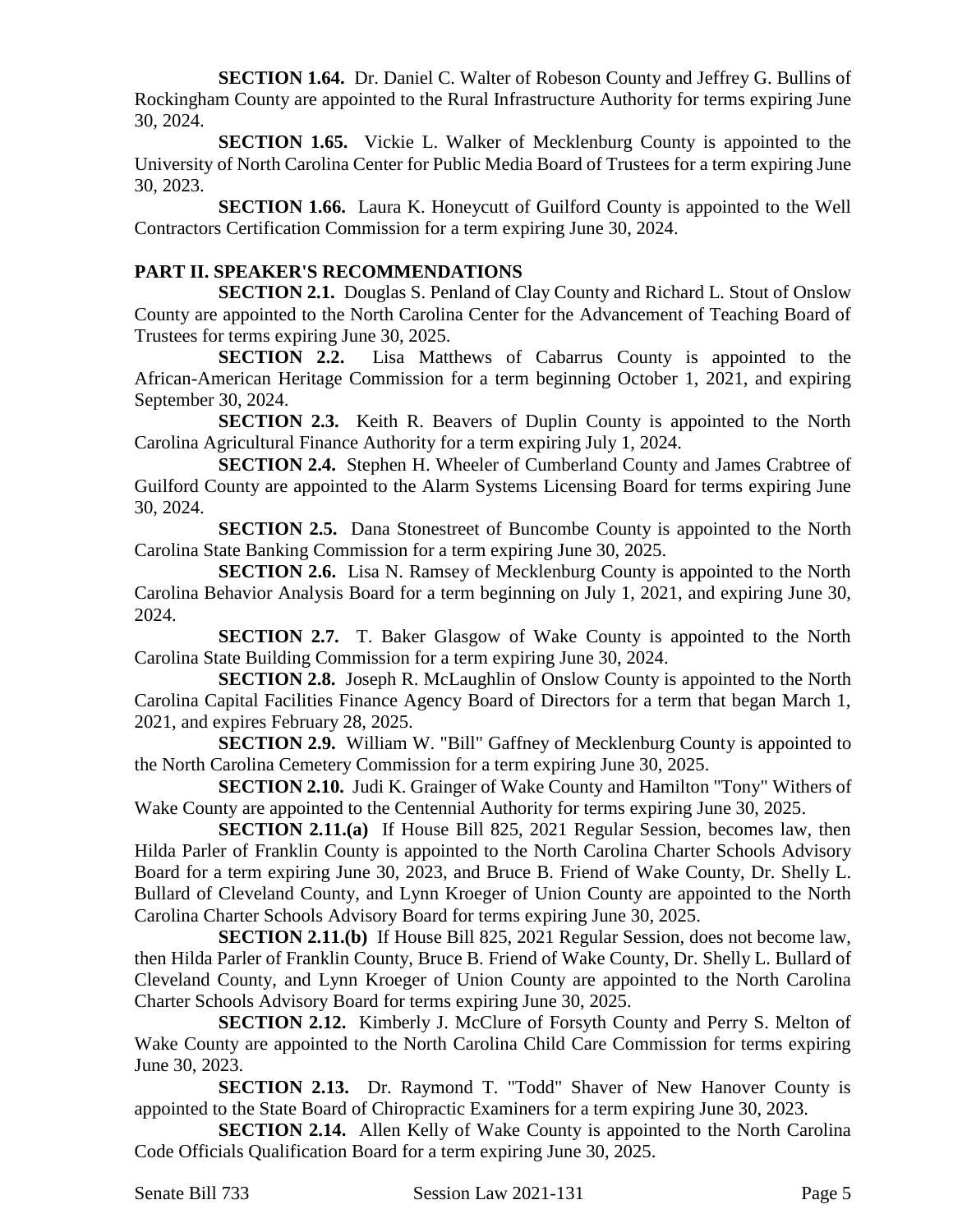**SECTION 2.15.** Morris W. Boswell of Wake County is appointed to the State Board of Cosmetic Art Examiners for a term expiring June 30, 2024.

**SECTION 2.16.** Jeffrey M. Oliver of Cleveland County, Angela L. Williams of Guilford County, Stanley H. Hicks of Randolph County, and David L. Rose of Stokes County are appointed to the Criminal Justice Education and Training Standards Commission for terms expiring June 30, 2023.

**SECTION 2.17.** The Honorable Tare Davis of Warren County is appointed to the North Carolina Criminal Justice Information Network Governing Board for a term expiring June 30, 2025.

**SECTION 2.18.** Karen Thomas of Wake County is appointed to the North Carolina Board of Dietetics/Nutrition Board for a term expiring June 30, 2024.

**SECTION 2.19.** Kimberly W. Strach of Wake County and Suzanne C. Creech of Pitt County are appointed to the Disciplinary Hearing Commission of the North Carolina State Bar for terms expiring June 30, 2024.

**SECTION 2.20.** Harold R. "Dolph" Sumner of Gaston County is appointed to the Dispute Resolution Commission for a term beginning October 1, 2021, and expiring September 30, 2024.

**SECTION 2.21.** Regina E. Gurley of Wayne County, The Honorable Nathaniel M. Knust of Cabarrus County, and Saira Estrada of Durham County are appointed to the Domestic Violence Commission for terms beginning September 1, 2021, and expiring August 31, 2023.

**SECTION 2.22.** Michelle P. Logan of Pitt County is appointed to the North Carolina Education and Workforce Innovation Commission for a term expiring June 30, 2022, to fill the unexpired term of Craig Hagood.

**SECTION 2.23.** Christopher M. Duggan of Union County and Steven P. Keen of Wayne County are appointed to the North Carolina Environmental Management Commission for terms expiring June 30, 2025.

**SECTION 2.24.** Paul J. Cozza of New Hanover County is appointed to the Ferry Transportation Authority Board of Trustees for a term expiring June 30, 2024.

**SECTION 2.25.** The Honorable Darrell McCormick of Yadkin County is appointed to the North Carolina Board of Funeral Service for a term expiring December 31, 2023.

**SECTION 2.26.** Steve R. Mayo of Wayne County and William T. Lamm, III, of Wilson County are appointed to the North Carolina Global TransPark Authority Board of Directors for terms expiring June 30, 2025.

**SECTION 2.27.** J. Michael Stevenson of Cherokee County is appointed to the Board of Trustees of the State Health Plan for Teachers and State Employees for a term expiring June 30, 2023.

**SECTION 2.28.** William H. Morris of Harnett County is appointed to the North Carolina Home Inspector Licensure Board for a term expiring July 1, 2025.

**SECTION 2.29.** Tom Smith of Wake County, James Carlton Kearney, Sr., of Henderson County, Paul S. Jaber of Nash County, and James W. "Bill" Oglesby of Buncombe County are appointed to the North Carolina Housing Finance Agency Board of Directors for terms expiring June 30, 2023.

**SECTION 2.30.** Dan W. Kornelius of Forsyth County, Jeannie C. "JC" Lyle of New Hanover County, Scott Dedman of Buncombe County, Brian Coyle of Wake County, and Melody Smith of Wake County are appointed to the North Carolina Housing Partnership for terms beginning September 1, 2021, and expiring August 31, 2024.

**SECTION 2.31.** Philip J. Strach of Wake County and April D. Page of Wake County are appointed to the State Human Resources Commission for terms expiring June 30, 2025.

**SECTION 2.32.** Brian L. McGinnis of Gaston County, Anita Bachmann of Guilford County, and Timothy S. Norris of Rowan County are appointed to the North Carolina Institute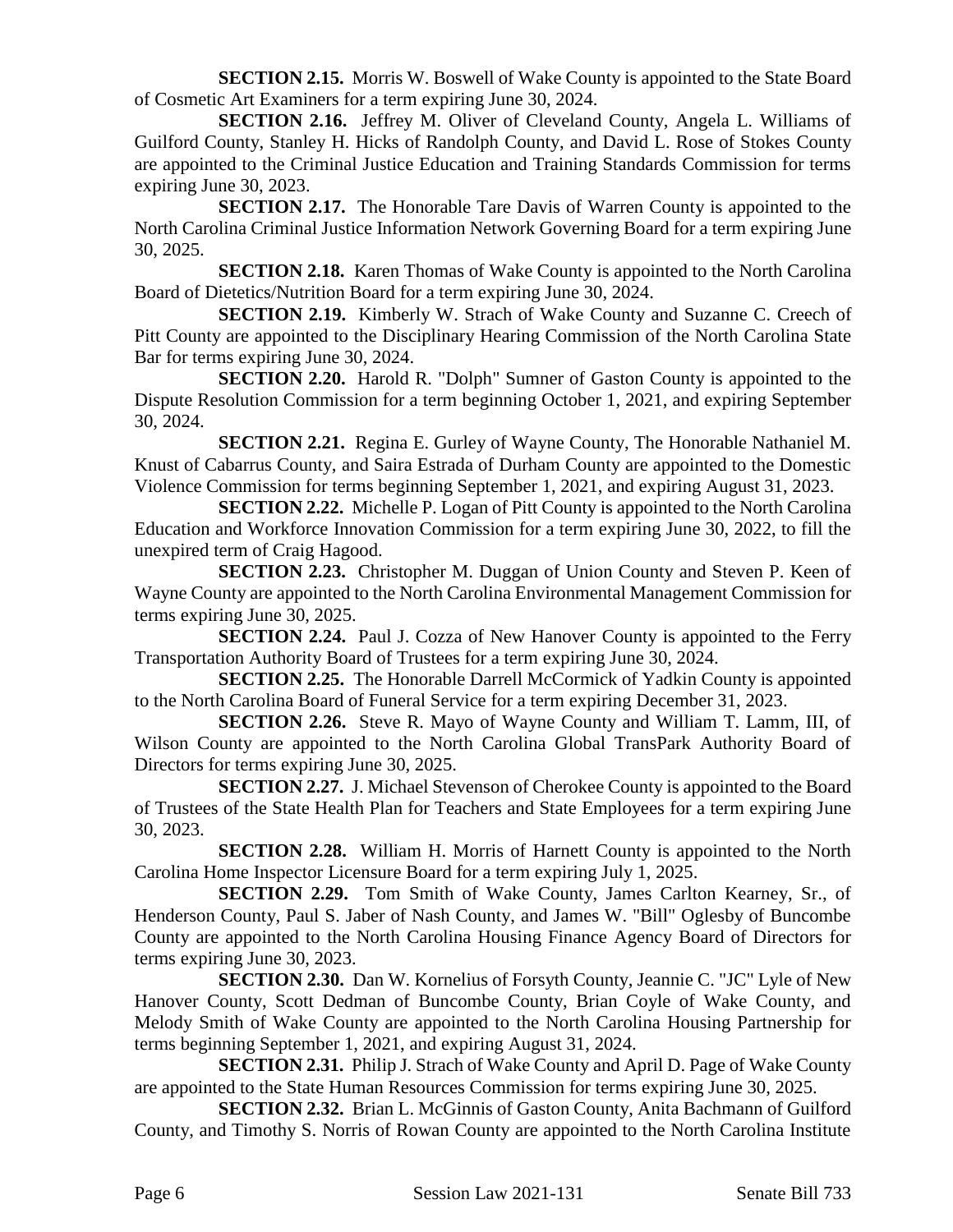of Medicine Board of Directors for terms beginning January 1, 2022, and expiring December 31, 2025.

**SECTION 2.33.** The Honorable John Szoka of Cumberland County is appointed to the Interstate Commission on Educational Opportunity for Military Children State Council for a term beginning January 1, 2022, and expiring December 31, 2025.

**SECTION 2.34.** Kurt H. Bland of Wake County is appointed to the North Carolina Irrigation Contractors' Licensing Board for a term beginning October 1, 2021, and expiring September 31, 2024.

**SECTION 2.35.** Pursuant to Section 5 of S.L. 2021-47, Paul Y. Coble of Wake County is appointed to the Judicial Standards Commission for a term expiring June 30, 2027, to serve as the alternate Commission member for the Commission member appointed by the General Assembly upon the recommendation of the Speaker of the House of Representatives.

**SECTION 2.36.** The Honorable Sherry E. Butler of Catawba County, Ashley M. Honeycutt of Wake County, Amanda L. Wilson of Chatham County, Joseph E. Propst, Jr., of Wake County, Ryan S. Swanson of Wake County, Representative Frank Iler of Brunswick County, Representative Larry Yarborough of Person County, and Representative Becky Carney of Mecklenburg County are appointed to the Justus-Warren Heart Disease and Stroke Prevention Task Force for terms expiring June 30, 2023.

**SECTION 2.37.** Timothy J. Boone of Henderson County is appointed to the North Carolina Landscape Contractors' Licensing Board for a term beginning August 1, 2021, and expiring July 31, 2024.

**SECTION 2.38.** Michael J. Lalor of Forsyth County is appointed to the License to Give Trust Fund Commission for a term expiring December 31, 2022, to fill the unexpired term of Linda Darden.

**SECTION 2.39.** Michael D. Philbeck of Cleveland County is appointed to the Local Government Commission for a term expiring June 30, 2025.

**SECTION 2.40.** Deborah M. Atkinson of Wake County is appointed to the North Carolina Locksmith Licensing Board for a term beginning January 1, 2022, and expiring December 31, 2024.

**SECTION 2.41.** Spencer Scarboro of Wake County, William B. "Bruce" McPherson of Columbus County, and Earline L. Smith of Rutherford County are appointed to the North Carolina Manufactured Housing Board for terms expiring June 30, 2024.

**SECTION 2.42.** James P. Tobin of Dare County is appointed to the North Carolina Marine Industrial Park Authority for a term expiring June 30, 2023.

**SECTION 2.43.** Robert J. Reeves of Mecklenburg County and Rachel C. Goolsby of New Hanover County are appointed to the North Carolina Board of Massage and Bodywork Therapy for terms expiring June 30, 2024.

**SECTION 2.44.** Glenn O. Buck, Jr., of Pitt County, Shelli E. Stoker of Mecklenburg County, and Dr. Micah H. Krempasky of Wake County are appointed to the Commission for Mental Health, Developmental Disabilities, and Substance Abuse Services for terms expiring June 30, 2024.

**SECTION 2.45.** Mary Jo Cresimore of Wake County and R. Gene Davis of Wake County are appointed to the North Carolina Museum of Art Board of Trustees for terms expiring June 30, 2025.

**SECTION 2.46.** James L. Beeson of Guilford County is appointed to the North Carolina On-Site Wastewater Contractors and Inspectors Certification Board for a term expiring July 1, 2024.

**SECTION 2.47.** Harry M. Shaw of New Hanover County is appointed to the Outdoor Heritage Advisory Council for a term beginning October 1, 2021, and expiring September 30, 2025.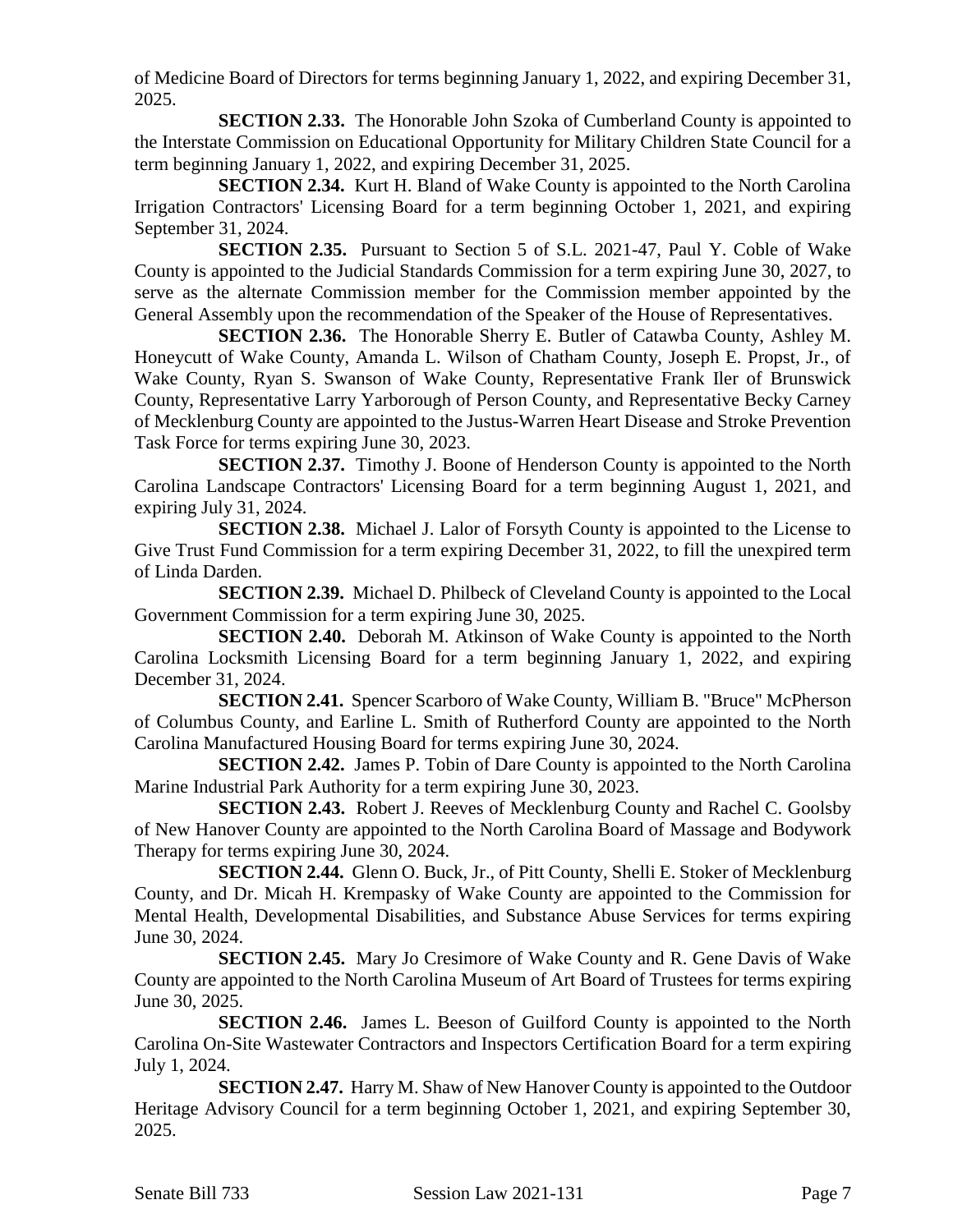**SECTION 2.48.** Amber H. Brown of Cleveland County is appointed to the North Carolina Parks and Recreation Authority for a term expiring July 1, 2024.

**SECTION 2.49.** Augustus H. Tulloss of Nash County is appointed to the North Carolina State Ports Authority for a term expiring June 30, 2023.

**SECTION 2.50.** Pamela H. Huffman of Wilkes County is appointed to the North Carolina Principal Fellows and TP3 Commission for a term expiring June 30, 2023, to fill the unexpired term of Richard A. Cornette.

**SECTION 2.52.** Dr. Aaron Fleming of Harnett County, Craig S. Smith of Cabarrus County, Eric T. Patin of Lee County, and Dr. Virginia A. Bullock of Alamance County are appointed to the North Carolina Professional Educator Preparation and Standards Commission for terms beginning September 1, 2021, and expiring August 31, 2023.

**SECTION 2.53.** James Nance of Stanly County is appointed to the North Carolina Railroad Company Board of Directors for a term expiring June 30, 2025.

**SECTION 2.54.** Zack L. Phillips of Madison County and Dr. Lisa I. Mansur of Moore County are appointed to the North Carolina Respiratory Care Board for terms beginning November 1, 2021, and expiring October 31, 2024.

**SECTION 2.55.** Earl W. Willis, Jr., of Chowan County is appointed to the Board of Directors of Roanoke Island Historical Association, Inc., for a term beginning October 1, 2021, and expiring September 30, 2024.

**SECTION 2.56.** Andrew P. Atkins of Wake County, the Honorable Barbara Jackson of Wake County, and Wayne R. Boyles, III, of Moore County are appointed to the Rules Review Commission for terms expiring June 30, 2023.

**SECTION 2.57.** Elizabeth P. Gaither of Catawba County and Kevin Skinner of Pitt County are appointed to the Rural Infrastructure Authority for terms expiring June 30, 2024.

**SECTION 2.58.** Sean P. Tario of Wake County is appointed to the North Carolina Board of Science, Technology, and Innovation for a term expiring June 30, 2023.

**SECTION 2.59.** The Honorable James "Alan" Norman of Cleveland County is appointed to the North Carolina Sheriffs' Education and Training Standards Commission for a term beginning September 1, 2021, and expiring August 30, 2024.

**SECTION 2.61.** Dr. Prince H. Bull, Sr., of Gaston County is appointed to the North Carolina Teaching Fellows Commission for a term expiring July 1, 2023.

**SECTION 2.62.** Melissa Ross Matton of Wake County and Brian S. Edlin of Wake County are appointed to the Umstead Act Competition Review Panel (UNC Umstead Review Panel) for terms expiring June 30, 2025.

**SECTION 2.63.** Robin P. Lazaro of Wake County is appointed to the North Carolina Veterinary Medical Board for a term expiring June 30, 2026.

**SECTION 2.64.(a)** The Honorable B. "Bill" R. Goins, Jr., of Surry County is appointed to the North Carolina State Water Infrastructure Authority for a term expiring June 30, 2022, to fill the unexpired term of Calvin Stiles.

**SECTION 2.64.(b)** Maria S. Hunnicutt of Rutherford County is appointed to the North Carolina State Water Infrastructure Authority for a term expiring June 30, 2023.

**SECTION 2.65.** Bobby S. Walker of Yadkin County is appointed to the Well Contractors Certification Commission for a term expiring June 30, 2024.

**SECTION 2.66.** Vernon Ray Clifton, Jr., of Bladen County, John A. Stone of Moore County, John T. Coley, IV, of Wake County, and Tommy Fonville of Wake County are appointed to the North Carolina Wildlife Resources Commission for terms expiring June 30, 2023.

**SECTION 2.67.** The Honorable Duane Hall of Wake County is appointed to the University of North Carolina Center for Public Media Board of Trustees for a term expiring June 30, 2023.

# **PART III. EFFECTIVE DATE**